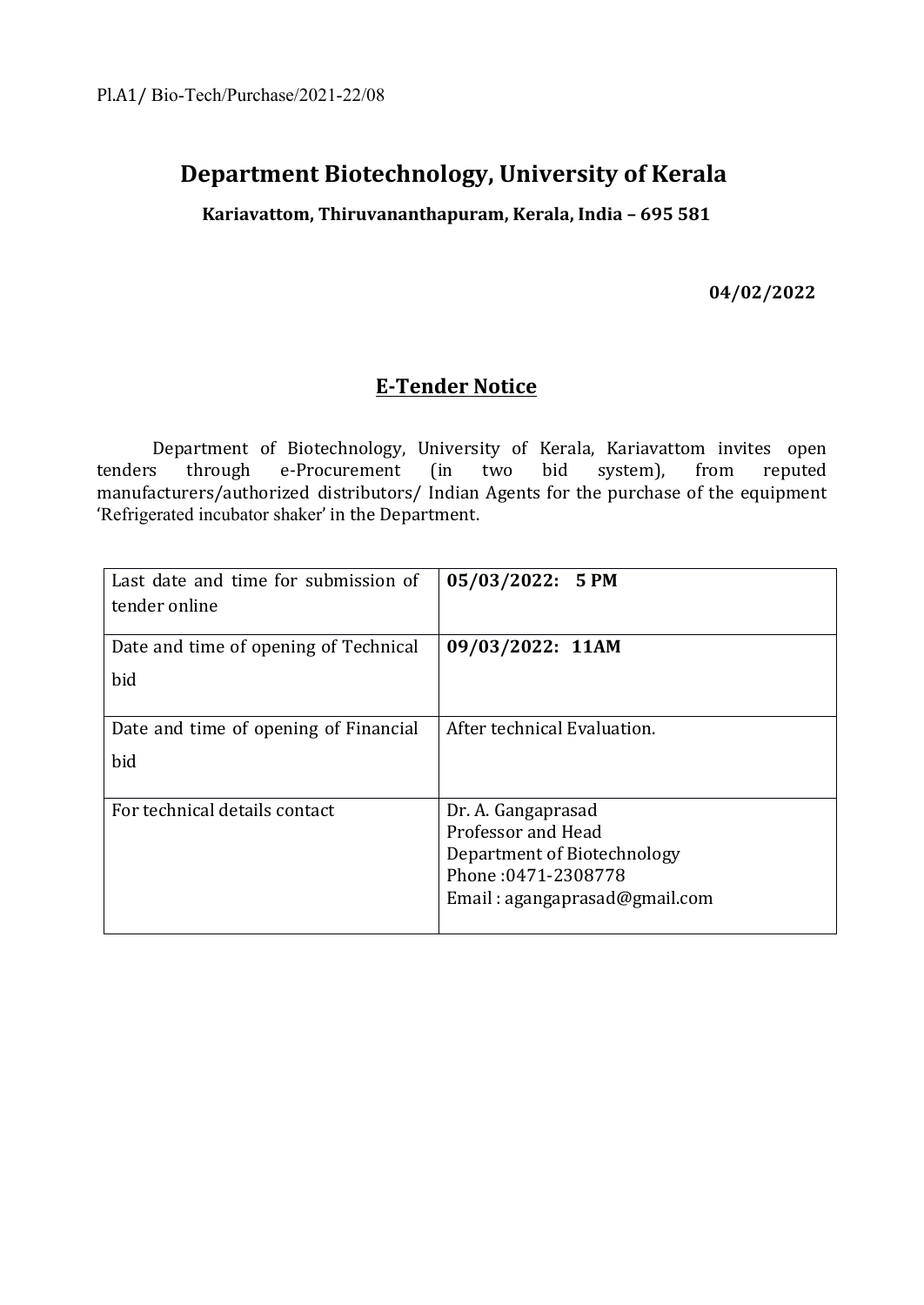### **TECHNICAL SPECIFICATIONS**

| SL<br>N <sub>O</sub> | <b>ITEM</b>                                                                          | <b>TECHNICAL SPECIFICATION</b>                                                                                                                                      |
|----------------------|--------------------------------------------------------------------------------------|---------------------------------------------------------------------------------------------------------------------------------------------------------------------|
|                      |                                                                                      |                                                                                                                                                                     |
|                      |                                                                                      | Microprocessor PID control and auto-tuning<br>٠                                                                                                                     |
|                      |                                                                                      | Maintenance-free BLDC motor for smooth, quiet, uniform,<br>and powerful shaking motion                                                                              |
|                      | Refrigerated                                                                         | Large Viewing glass window to monitoring sample without<br>affecting Chamber Environment and easy access drain<br>system.                                           |
| 1<br>Stackable       | incubator shaker -                                                                   | Colour Touch screen LCD controller                                                                                                                                  |
|                      |                                                                                      | Temperature Range 4ºC to 80ºC with Fluctuation ±0.1ºC at<br>37ºC                                                                                                    |
|                      | To maintain a controlled<br>environment to grow<br>biological samples either         | The system should be Orbital shaking Motion with shaking<br>Size 0.75                                                                                               |
|                      | in shaking mode or in<br>incubation.                                                 | Speed Range should be 20 to 500 rpm                                                                                                                                 |
|                      | Mainly used in<br>microbiology, cell and<br>tissue culture, Enzyme<br>technology etc | Timer should be available for 1 min. to 999 hr 59 min.                                                                                                              |
|                      |                                                                                      | Audible alarm for any deviation in set and actual Rotation<br>and Temperature.<br>Automatic shaking speed adjustment and automatic run<br>after power interruption. |
|                      |                                                                                      | Smooth acceleration and deceleration                                                                                                                                |
|                      |                                                                                      | Smooth start and smooth stop function for avoid chemical<br>spills from flasks                                                                                      |
|                      |                                                                                      | Stopping the shaking platform always at the same position<br>is Preferable                                                                                          |
|                      |                                                                                      | .Air-tight silicone door seal for temperature uniformity.                                                                                                           |
|                      |                                                                                      | Corrosion resistance stainless steel interior                                                                                                                       |
|                      |                                                                                      |                                                                                                                                                                     |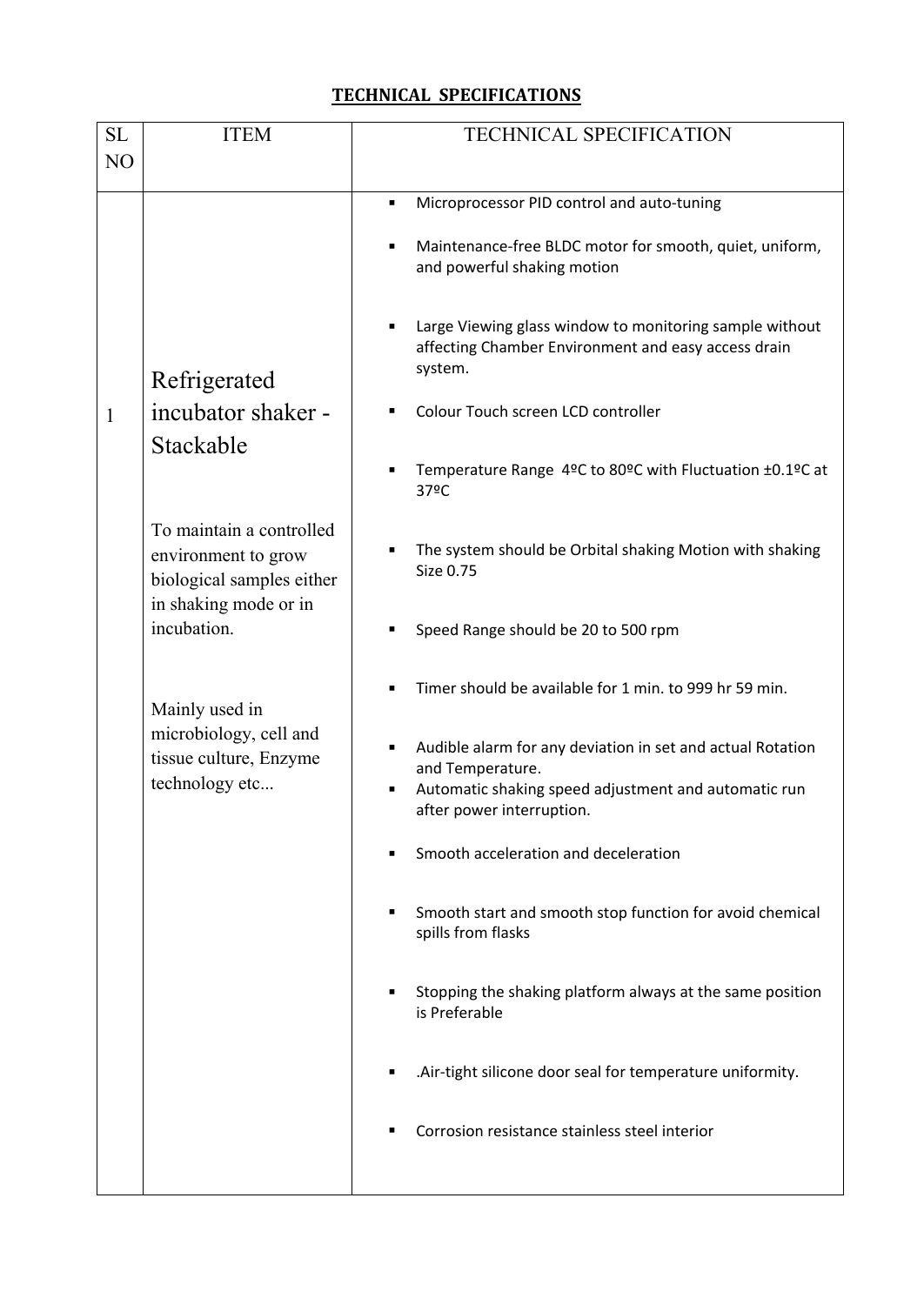| Over current protection<br>٠                                                                                                                                                              |
|-------------------------------------------------------------------------------------------------------------------------------------------------------------------------------------------|
| CFC-free refrigerant. The system should compliance with<br>٠<br>RoHs                                                                                                                      |
| Platform size approximately 35cm X 35 cm<br>٠                                                                                                                                             |
| Built-in RS-232 port and USB port for external control and<br>٠<br>data collection.                                                                                                       |
| Universal platform for keeping at least 10 numbers of 250ml<br>٠<br>flasks and 2 numbers of 500 ml flasks at a time to be<br>supplied.                                                    |
| Clamp should be made of single piece stainless steel. There<br>٠<br>should not be any welding                                                                                             |
| Clamps should be supplied from OEM.<br>٠                                                                                                                                                  |
| The system should have a facility to use as an Incubator<br>٠<br>with support of wire shelves.                                                                                            |
| The system should be supplied with at least 2 height<br>٠<br>adjustable wire shelves to keep flask and dishes.<br>The system should have Internal Power outlet inside the<br>٠<br>system. |
| The system should have provision to upgrade Mobile<br>٠<br>Monitoring.                                                                                                                    |
| Approximate weight not exceed 175 Kg<br>٠                                                                                                                                                 |
| Vendors should produce at least 3 performance certificates<br>from reputed Institute.                                                                                                     |
| Vender has service centre in Kerala is preferable.<br>٠                                                                                                                                   |
| Minimum 2 years warranty.<br>٠                                                                                                                                                            |
| Should be CE Certified.<br>٠                                                                                                                                                              |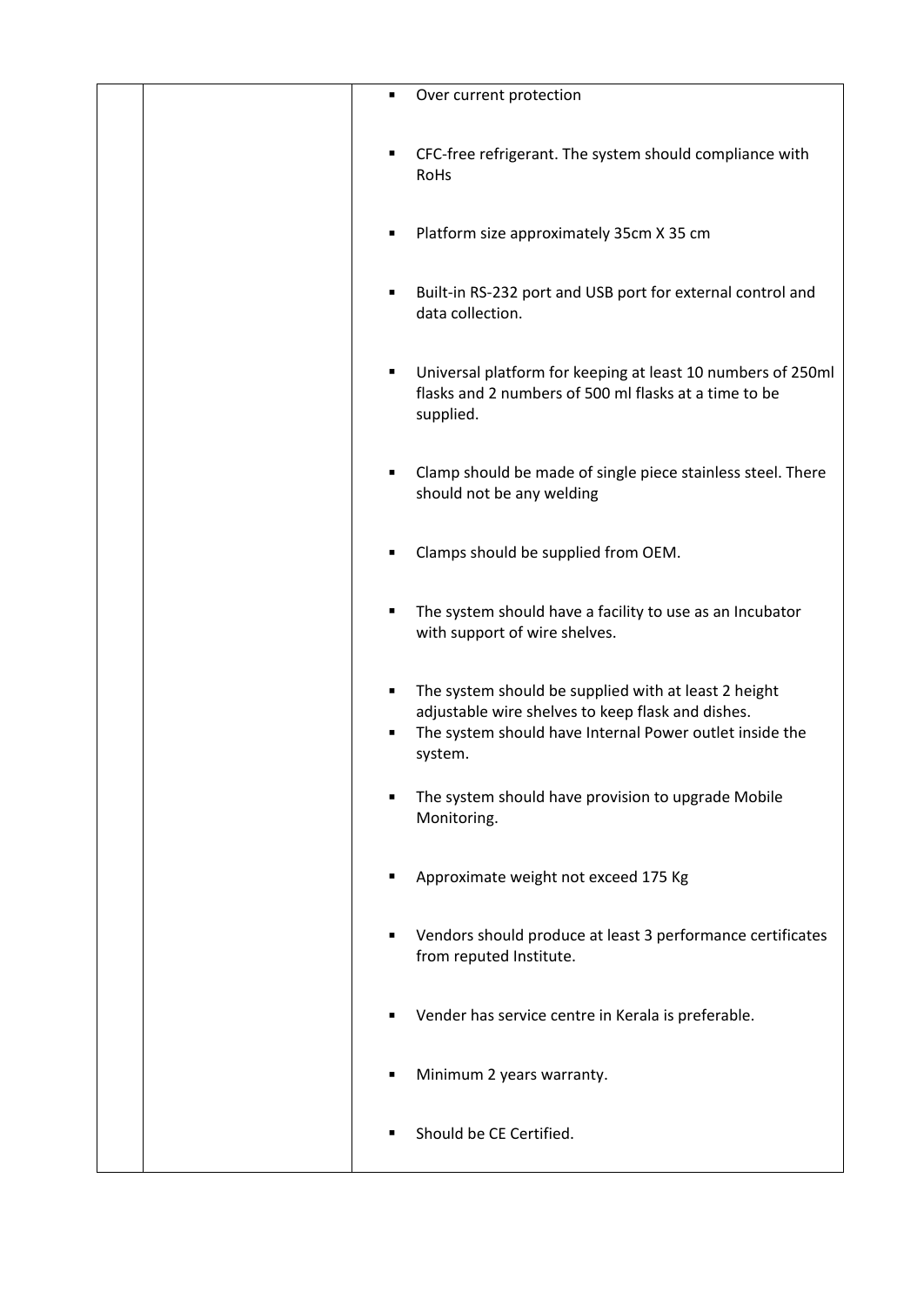### **Terms and Conditions**

- **1.** Every tenderer should submit Tender fee of **Rs. 2,500/-.**
- **2.** Every tenderer should submit Earnest Money Deposit (EMD) of **Rs.10,000/-.**
- **3.** The proposals shall be submitted in two parts ie **Technical bid and Financial bid.**
- **4.** Quantities can be increased or decreased by purchaser and bidder has to supply deviated quantities at the rates prescribed and approved by the purchaser in the tender document. Purchase of optional items will be finalized at the time of financial evaluation. However, the bidder must quote the optional items. The bidder should quote all items; partial quote will not be accepted.
- **5. Original Equipment Manufacturer (OEM) Certificate/ Undertaking:** If the bidder is not an OEM, Certificate of authorized dealership/ distributorship from the OEM for technical support to the bidder and supply of spares shall be furnished.
- **6.** Incomplete & conditional tenders and tenders received after the due date will be summarily rejected without assigning any reasons thereof.
- **7.** Commercial bids of short–listed vendors will only be opened. Please note that the Vendor(s) who do not qualify in the technical bid will not be considered for commercial bid.
- **8.** The bidder must not sub-contract the work to other providers.
- **9.** The prices quoted must be on **"all-inclusive till destination"** basis. The prices quoted should be inclusive of all Taxes, Insurance, Freight, Packing & Forwarding Charges, Handling, Delivery Charges, installation charges etc.
- **10.Payment terms:** Payment against delivery and successful installation of the equipment in the department.
- **11.** The configuration given is the minimum configuration that is/are required. Vendors may choose to supply higher/better/ enhanced systems/peripherals, but their financial quotes shall be treated as if they have been offered for the specified configuration only.
- **12.** The Bidder shall bear all the costs associated with the preparation of the documents, submission of its bid and we will in no case be responsible or liable for these costs, regardless of the conduct or outcome of the bidding process.
- **13.**The bid shall be typed and shall be signed by the bidder or a person duly authorized to bind the bidder to the contract.
- **14.**The bid shall contain no interlineations, erasures or overwriting except as necessary to correct errors made by the Bidder. In such case the person or persons signing the bid shall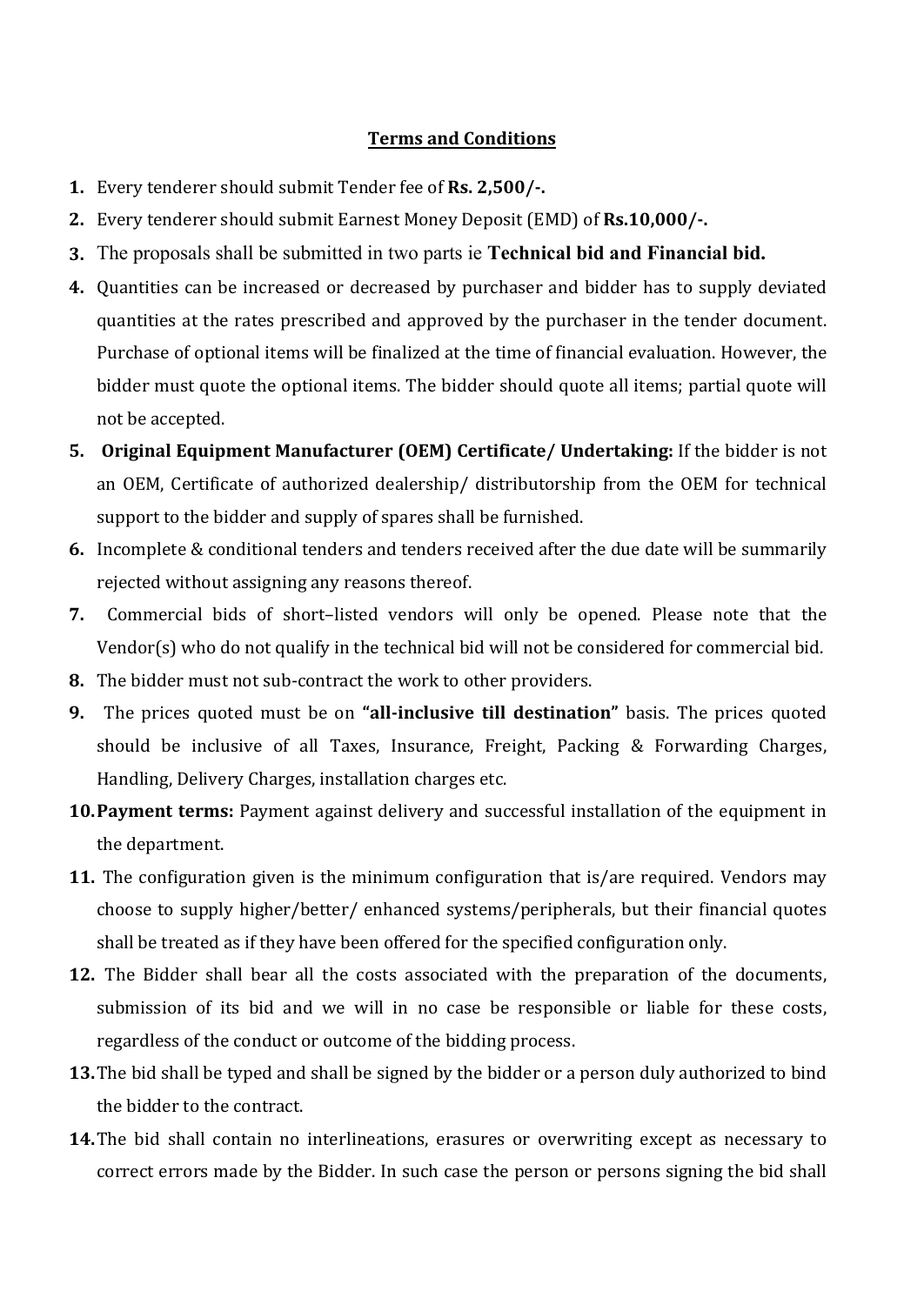initial such corrections.

- **15.**The bidder is expected to examine all instructions, forms, terms, condition, and technical specifications in the tender Documents. Failure to furnish all information required by the tender Documents or submission of a bid not substantially responsive may result in the rejection of its bid.
- **16.**The bidders shall give undertaking that all the Components used in the equipment shall be original make as per the technical specifications submitted and the hardware/software shall be supplied with the authorized license certificates, if found contrary the supplier shall replace the component/equipment with original one at their own cost.
- **17.**Validity of tender: Tender submitted shall remain valid at least for 90 days from the date of opening the tender. Validity beyond three months from the date of opening of the tender shall be by mutual consent.
- **18.**Delivery and installation: Proposed delivery schedule should be mentioned clearly. **Delivery and installation should be made at Department of Biotechnology, University of Kerala, Kariavattom Campus Trivandrum - 695581, without any extra cost. Complete installation, testing and demonstration of the system and day to-day maintenance are to be provided at site (inclusive of documentation, demurrage, customs duty, clearance and transportation charges)** .The Supply and installation of items must be made within four weeks from the date of issue of supply order. Delay in supply will lead to penalty @1% of the value of tender for every week of delay or part thereof. (i.e. exceeding three days will be calculated as one week). If it is found that the items so supplied are not as per supply order specifications, the supply made will be rejected and Earnest Money Deposit will be forfeited.
- **19.** Warranty period will start from the date of successful installation of all the items at site.
- **20.** Service facility: Supplier should mention their details of service setup and manpower in Trivandrum who are responsible for after sales support.
- **21.** In case of any dispute, the decision of the University authority shall be final and binding on the bidders. The undersigned reserves the right to reject any or all of the tenders received without assigning any reason thereof.

#### **Documents to be uploaded:**

- 1. Signed Compliance Matrix
- 2. Detailed Technical Brochure